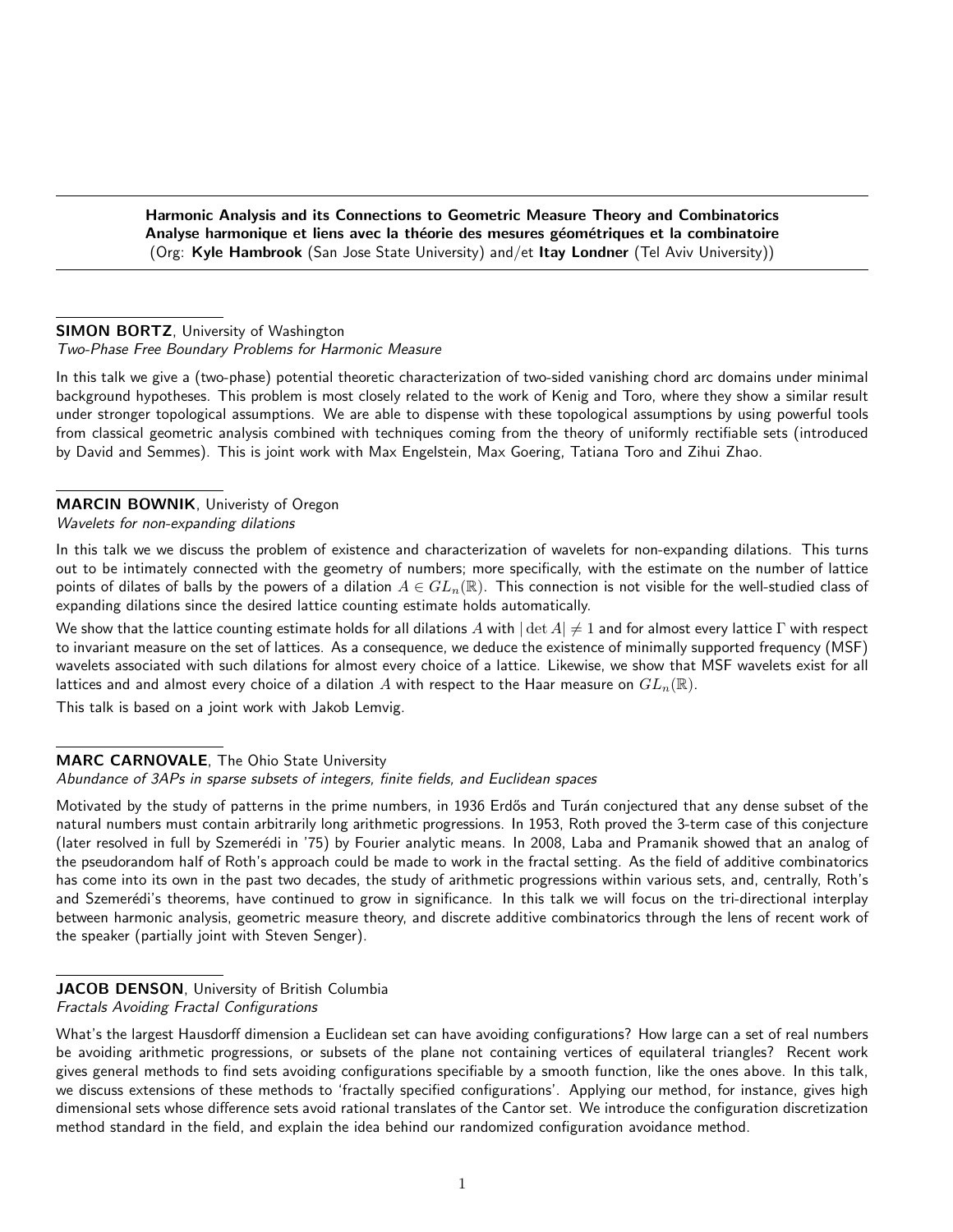## ED GRANIRER, University of British Columbia

Some Geometric Properties of the Fourier Algebras.

Some Banach space geometric properties, such as the Schur the Dunford-Pettis and the Radon-Nikodym Properties for the above algebras are investigated.

## RACHEL GREENFELD, Bar-Ilan University

Fuglede's spectral set conjecture

A set  $\Omega\subset\mathbb{R}^d$  is called *spectral i*f the space  $L^2(\Omega)$  has an orthogonal basis of exponential functions. Back in the 1970's Fuglede conjectured that spectral sets could be characterized geometrically by their ability to tile the space by translations. Although since then the subject has been intensively studied, the precise connection between spectrality and tiling by translations is still a mystery. In the talk I will survey the subject and discuss some recent results, joint with Nir Lev, where we focus on the conjecture for convex polytopes.

#### KYLE HAMBROOK, San Jose State University Construction of fractal measures with rapid Fourier decay

I will discuss some of my recent work on problems connected to the construction of measures with fractal support and whose Fourier transform decays rapidly at infinity.

## MARINA ILIOPOULOU, UC Berkeley

Counting joints formed by lines and a k-plane

A joint formed by a set of lines in  $\mathbb{F}^n$  (where  $\mathbb F$  is a field) is a point in  $\mathbb{F}^n$  through which at least  $n$  of the lines pass, with the property that their directions span  $\bar{\mathbb{F}}^n$ . The problem of counting joints relative to the number of lines forming them was solved in 2009 by Quilodrán and independently by Kaplan, Sharir and Shustin, using the polynomial method. However, the problem of counting joints formed by higher dimensional planes is much more difficult. In this talk we will discuss some very small progress in this direction, in the case where each of the joints is formed by lines and a  $k$ -dimensional plane. This is joint work with A. Carbery.

## ALEX IOSEVICH, University of Rochester

The Falconer distance conjecture in the plane

We shall describe the recent result due to Guth, Iosevich, Ou, and Wang, proving that if the Hausdorff dimension of a compact planar set is greater than five quarters, then the Lebesgue measure of the distance set is positive. Some related problems in geometric measure theory will be discussed as well.

#### JONGCHON KIM, University of British Columbia / PIMS Elliptic difference equations with random coefficients

It is a classical result that Green's functions for uniformly elliptic partial differential equations in divergence form are controlled by the Green's function for the Laplace's equation. When the coefficients are random variables, better regularity results are available for averaged Green's functions both in continuous and discrete settings. In this talk, we consider the averaged Green's function for an elliptic difference operator on the lattice  $\Z^d$  with a coefficient matrix that is an i.i.d. perturbation of the identity matrix. In this setting, Bourgain proved a decay estimate for the kernel of an averaged operator which governs the averaged solution. We present some ingredients of his proof and also an improved estimate. As a corollary, sharp decay estimates for higher order derivatives of the averaged Green's function are shown to be valid up to  $d+1$  derivatives. This is a joint work with Marius Lemm.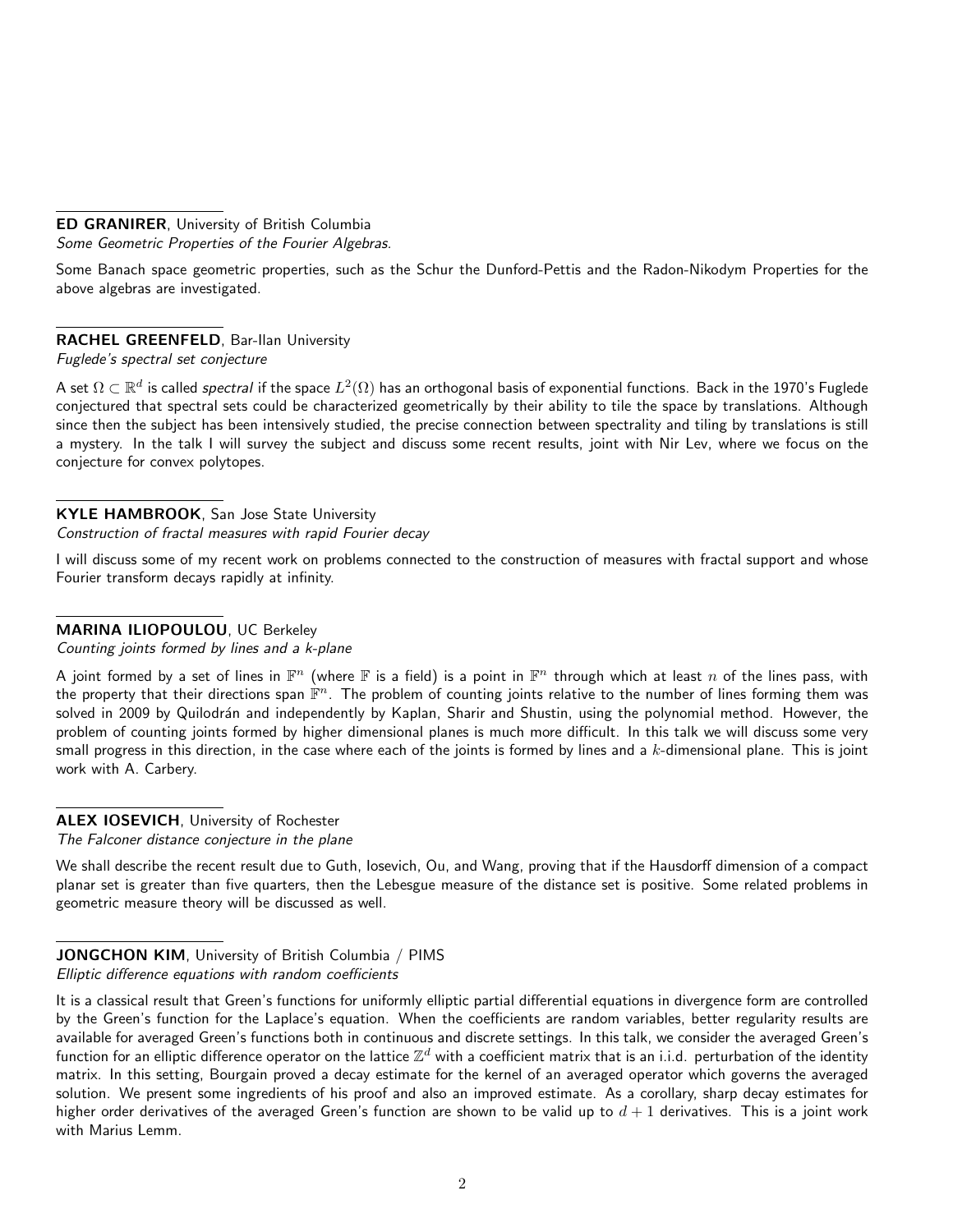### IZABELLA LABA, UBC

#### Maximal operators and decoupling for  $Lambda(p)$  Cantor measures

We construct a class of Cantor-type measures for which the associated maximal operators obey a Sobolev- $L^p$  estimate. This complements an earlier result of Laba-Pramanik in that the bound we obtain is weaker, but applicable under less restrictive assumptions. In particular, we are able to include measures supported on self-similar sets and sets of arbitrarily low Hausdorff dimension. The proof is based on multiplier estimates obtained via decoupling.

## CHUN-KIT LAI, San Francisco State University

Existence and exactness of exponential Riesz sequences and frames for fractal measures

We study the construction of exponential frames and Riesz sequences for fractal measures using the idea of frame towers and Riesz-sequence towers. We show that the exactness and overcompleteness of the constructed exponential frame or Riesz sequence is completely classified in terms of the cardinality at each level of the tower.

Furthermore, using a version of the solution of the Kadison-Singer problem, known as the  $R_{\epsilon}$ -conjecture, we show that all these measures contain exponential Riesz sequences of infinite cardinality. When the measure is the middle-third Cantor measure, or more generally for self-similar measures with no-overlap condition, there are always exponential Riesz sequences of maximal possible Beurling dimension. This leads to another positive evidence that middle-third Cantor measures may exist a Fourier frame.

This is a joint work with D. Dutkay and S. Emami

## ITAY LONDNER, UBC

Exponential frames and syndetic Riesz sequences

In my talk I will discuss the following problem: Given a subset of the circle of positive Lebesgue measure  $S \subset \mathbb{T}$ , does there exist a subset of the integers  $\Lambda \subset \mathbb{Z}$  with bounded gaps between consecutive elements, and such that the exponential system  $E(\Lambda):=\{e^{i\lambda t}\}_{\lambda\in\Lambda}$  is a Riesz sequence in  $L^2(S).$ 

The solution to this problem is based on an application of the recent solution to the Kadison-Singer problem. In some cases an explicit (i.e. non-probabilistic) construction is attainable, using Fourier quasicrystals.

Joint work with Marcin Bownik (University of Oregon).

NEIL LYALL, University of Georgia

Geometric Configurations in Sets of Positive Density

We shall describe some recent results on the existence of certain prescribed geometric configurations in a variety of settings.

**SHAHAF NITZAN, Georgia Institute of Technology** 

MALABIKA PRAMANIK, University of British Columbia, Vancouver

On Salem sets avoiding solutions of linear equations

The talk will provide a survey of the literature on sets of large Fourier dimension that do not contain any nontrivial solution of certain linear equations. We will report on ongoing work in this direction with Yiyu Liang.

K. S. SENTHIL RAANI, IISER Berhampur, Odisha, India

Role of curvature measures in determining Fourier asymptotics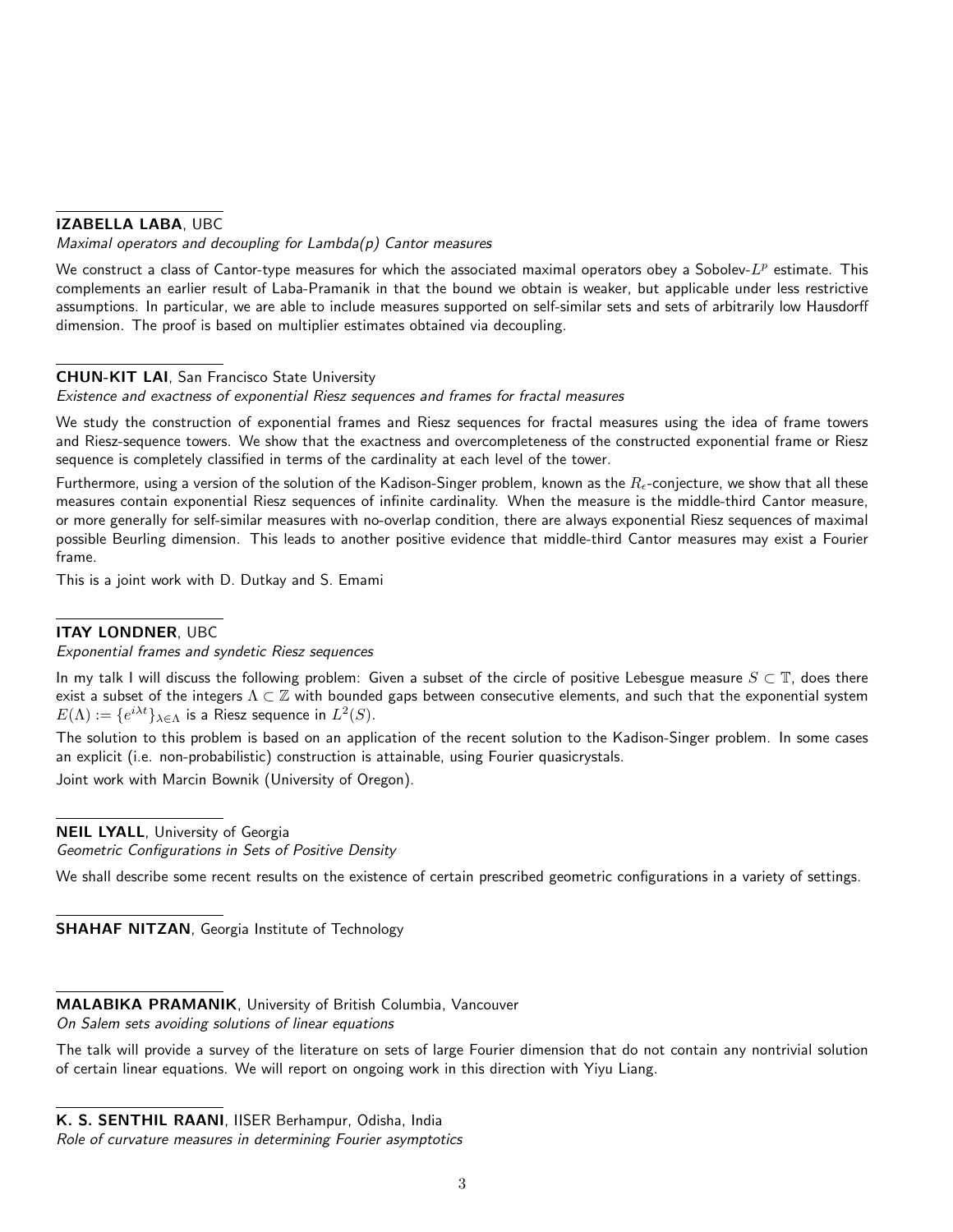The geometry of a set plays a vital role in studying the Fourier asymptotics. Surveying a few results in this connection, in this talk, we look at some developments concerning the sets that admit curvature measures which were introduced by Herbert Federer in 1959.

#### JORIS ROOS, University of Wisconsin-Madison Averages of the simplex Hilbert transform

The simplex Hilbert transform is a multilinear operator generalizing the classical Hilbert transform. It is a difficult open problem in harmonic analysis to decide whether this operator satisfies any  $L^p$  bounds. In this talk I will explain some joint work in progress with Polona Durcik, where we study a certain averaged version of the simplex Hilbert transform which is related to the simplex Hilbert transform in the same way as the bilinear Hilbert transform is related to the Calderón commutator. In particular, our bounds imply some of the known bounds for higher-order commutators.

#### **STEVEN SENGER, Missouri State University**

#### Chains and other multiple point configurations

Our primary motivation is the classical Erdős unit distance problem, which asks for how often a unit distance can occur in a large finite point set in the plane. We generalize this to consider chains, or  $(k + 1)$ -tuples of points with the k distances between consecutive points prescribed. We also discuss related results with more distances prescribed between points, and related problems in geometric measure theory.

#### BETSY STOVALL, University of Wisconsin-Madison

Extremizability of Fourier restriction to the paraboloid

We will show that for almost all valid  $L^p(\R^{d+1})\to L^q(\R^d)$  restriction inequalities, there exist functions of  $L^p(\R^{d+1})$  norm  $1$ whose extensions have  $L^q(\mathbb{P}^d)$  norm equal to the operator norm. As time permits, we will also discuss related questions for other Fourier restriction/extension operators.

#### KRYSTAL TAYLOR, The Ohio State

Lipschitz Images of Fractal Sets and an Application to Pinned Distance Sets

Fractals are sets with intricate structure at infinitely many scales. One robust way to deal with such arbitrary objects is to decompose them into more usable components. Two powerful methods of decompositions include the Fourier transform and projection theorems.

In this talk, we use these tools to establish relationships between the dimension (Hausdorff or Fourier dimension) of a pair of thin sets and the interior, dimension, and measure of the images of the pair under families of Lipschitz maps. For instance, in a joint work with K. Hambrook, we consider lower bounds on the dimension of the product set  $XY$ , where X is a set of scalars and  $Y$  is a subset of Euclidean space. In a joint work with K. Simon, we determine the measure of  $X+S^1$  when  $X$ is a set of Hausdorff dimension 1, as well as the interior of  $X+S^1$  when  $X$  is a suitable Cartesian product of Cantor sets. We then use these result to study distance sets, and we give the first known result in the literature on the interior of pinned distance sets.

## HONG WANG, MIT

A restriction estimate in  $\mathbb{R}^3$ 

If f is a function supported on a truncated paraboloid, what can we say about  $Ef$ , the Fourier transform of f? Stein conjectured in the 1960s that for any  $p > 3$ ,  $||Ef||_{L^p(R^3)} \lesssim ||f||_{L^\infty}$ . We make a small progress toward this conjecture and show that  $p > 3 + 3/13 \approx 3.23$ . In the proof, we combine polynomial partitioning techniques introduced by Guth and the two ends argument introduced by Wolff and Tao.